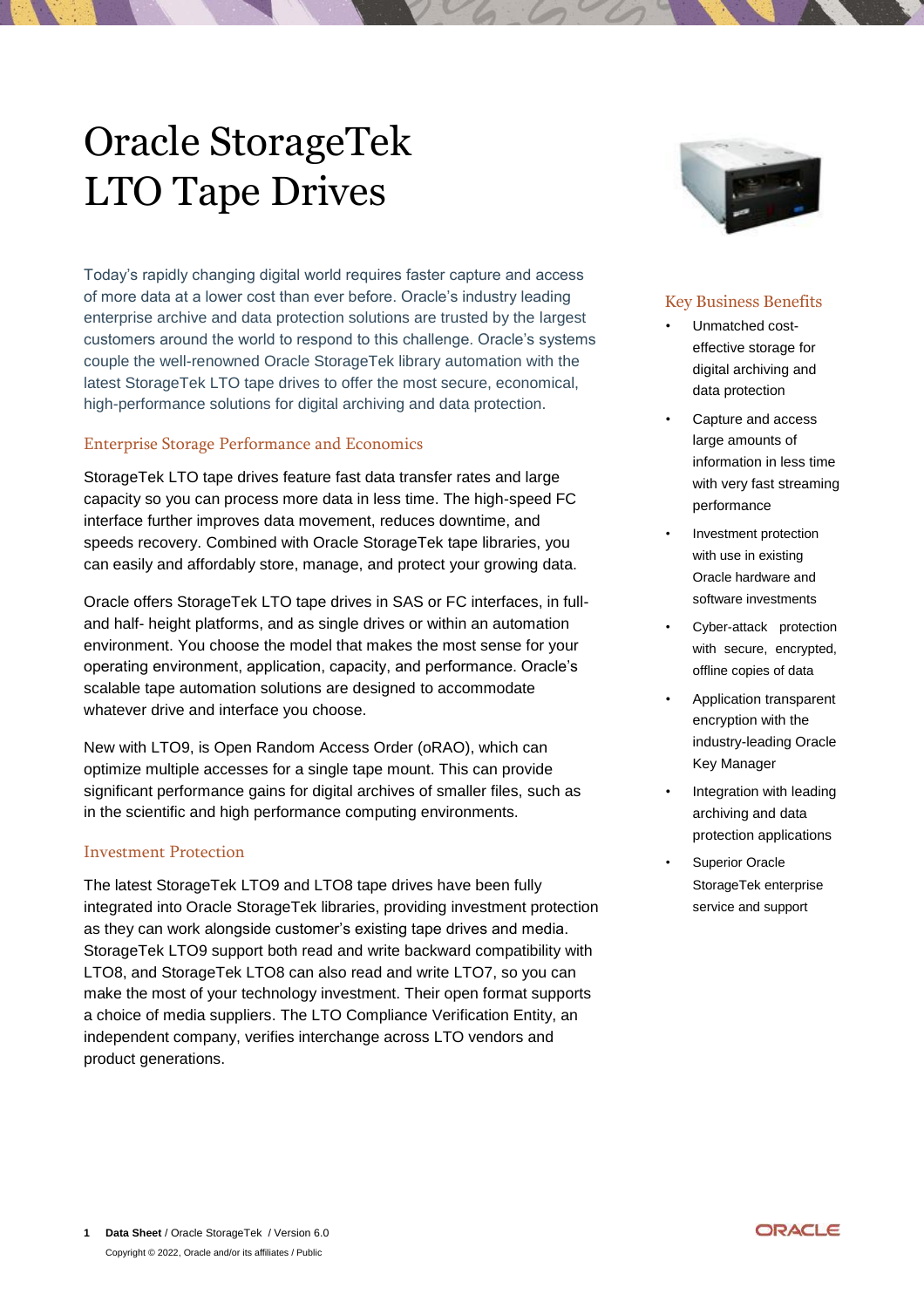## Simplified Management

Oracle's StorageTek LTO tape drives are compatible with leading archive and data protection software and hardware platforms, helping you to stretch you investment. Oracle StorageTek Tape Analytics makes tape easier to use than ever before, offering superior monitoring and alerts, with visibility of your complete environment at your fingertipos. Oracle also offers tape media that is thoroughly tested and supported with Oracle StorageTek's suite of libraries, drives, and software.

# Expert Help, Every Step of the Way

Oracle service professionals help you address storage challenges by delivering integrated services and customized solutions that optimize and manage storage performance over the life of your data. Oracle's recognized, world-class service and customer care give you confidence that your technology investment is protected and that your business will be responsive to change today and well into the future.

With Oracle Advanced Customer Support, you get mission-critical support with a focused support team, proactive guidance to tailor storage systems for optimal performance and increased competitiveness, and preventative monitoring to help you achieve high availability and optimized system performance.

For more information about Oracle Premier Support, Platinum Services, and Oracle Advanced Customer Support, please speak with your Oracle representative or Oracle authorized partner, or visit [oracle.com/support](https://www.oracle.com/support/index.html) or [oracle.com/acs.](http://www.oracle.com/acs)

# **ORACLE STORAGETEK LTO TAPE DRIVES**

#### **PERFORMANCE**

|                                                         | LTO <sub>9</sub><br>Full-Height | LTO <sub>9</sub><br>Half-Height | LTO <sub>8</sub><br>Full-Height | LTO <sub>8</sub><br>Half-Height | LTO7<br>Full-Height                 | LTO7<br>Half-Height        |
|---------------------------------------------------------|---------------------------------|---------------------------------|---------------------------------|---------------------------------|-------------------------------------|----------------------------|
| <b>Tape load and</b><br>thread to ready                 | 17 sec                          | 17 sec                          | 15 <sub>sec</sub>               | 15 <sub>sec</sub>               | 15 <sub>sec</sub>                   | 15 <sub>sec</sub>          |
| <b>Average file</b><br>access time<br>(first file)      | 45 sec                          | $60$ sec                        | 56 sec                          | 59 sec                          | 56 sec                              | 59 sec                     |
| Maximum/<br>average rewind<br>time                      | Not provided /<br>$52$ sec      | Not provided /<br>62 sec        | 108 sec / 59 sec                |                                 | 113 sec / 62 sec   108 sec / 59 sec | $113 \text{ sec}$ / 62 sec |
| <b>Unload time</b><br>(tape not moved<br>away from BOT) | 28 sec                          | 28 sec                          | $24$ sec                        | $24$ sec                        | $20$ sec                            | $20$ sec                   |
| <b>Unload time</b><br>(tape moved<br>away from BOT)     | 247 sec                         | $275$ sec                       | Not available                   | Not available                   | Not available                       | Not available              |
| Data transfer<br>rate, native<br>(uncompressed)         | 400 MB/sec                      | 300 MB/sec                      | 360 MB/sec                      | 300 MB/sec                      | 300 MB/sec                          | 300 MB/sec                 |

**2 Data Sheet** / LTO Tape Drives / Version 6.0 Copyright © 2022, Oracle and/or its affiliates / P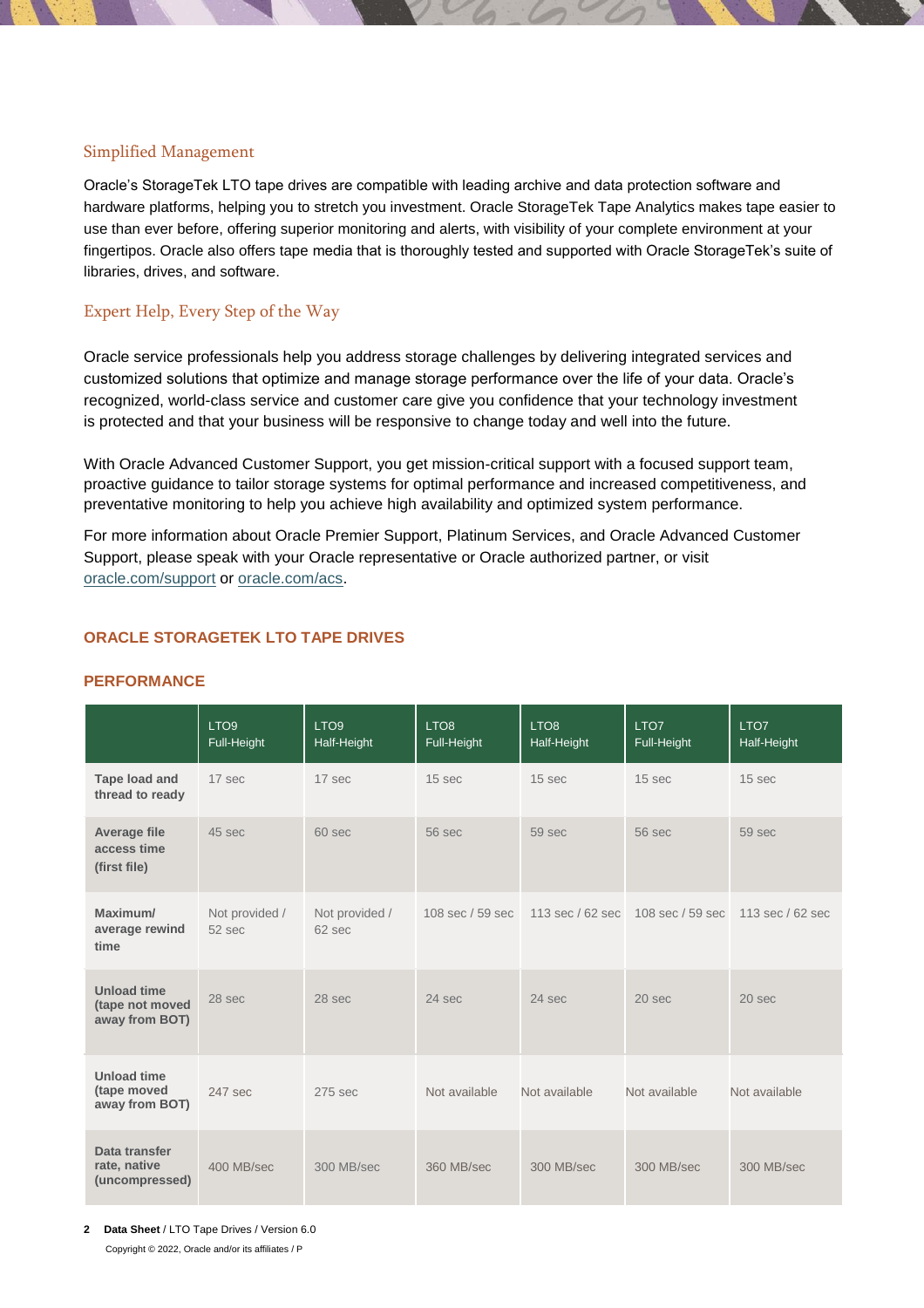# **CAPACITY**

|                                           | LTO <sub>9</sub><br>Full-Height | LTO <sub>9</sub><br>Half-Height | LTO <sub>8</sub><br>Full-Height | LTO <sub>8</sub><br>Half-Height | LTO7<br>Full-Height | LTO <sub>7</sub><br>Half-Height |
|-------------------------------------------|---------------------------------|---------------------------------|---------------------------------|---------------------------------|---------------------|---------------------------------|
| Capacity, native<br>(uncompressed)        | 18 TB                           | 18 TB                           | $12$ TB                         | $12$ TB                         | 6 TB                | 6 TB                            |
| Capacity, native<br>(compressed<br>2.5:1) | 45 TB                           | 45 TB                           | 30 TB                           | 30 TB                           | 15 TB               | 15 TB                           |

# **AVAILABILITY**

|                                       | LTO <sub>9</sub> | LTO <sub>9</sub> | LTO <sub>8</sub> | LTO <sub>8</sub> | LTO <sub>7</sub> | LTO <sub>7</sub> |
|---------------------------------------|------------------|------------------|------------------|------------------|------------------|------------------|
|                                       | Full-Height      | Half-Height      | Full-Height      | Half-Height      | Full-Height      | Half-Height      |
| <b>Uncorrected bit</b><br>error rate) | $1x10-19$        | $1x10-19$        | $1x10^{-19}$     | $1x10^{-19}$     | $1x10^{-19}$     | $1x10^{-19}$     |

# **COMPATIBILITY**

|                                           | LTO <sub>9</sub>        | LTO <sub>9</sub>                    | LTO <sub>8</sub> | LTO <sub>8</sub>     | LTO <sub>7</sub>       | LTO <sub>7</sub>       |
|-------------------------------------------|-------------------------|-------------------------------------|------------------|----------------------|------------------------|------------------------|
|                                           | Full-Height             | Half-Height                         | Full-Height      | Half-Height          | Full-Height            | Half-Height            |
| <b>Interfaces</b>                         | 8 Gb FC<br>(Enterprise) | 8 Gb FC / 6Gb<br><b>SAS (SL150)</b> | 8 Gb FC          | 8 Gb FC, 6 Gb<br>SAS | 8 Gb FC                | 8 Gb FC, 6 Gb<br>SAS   |
| <b>Read/Write</b><br><b>Compatibility</b> | LTO9, LTO8              | LTO9, LTO8                          | LTO8, LTO7       | LTO8, LTO7           | LTO7, LTO6,<br>$LT05*$ | LTO7, LTO6,<br>$LTOS*$ |
| <b>Emulation Modes</b>                    | StorageTek              | StorageTek                          | StorageTek       | StorageTek           | StorageTek             | StorageTek             |
|                                           | LTO <sub>9</sub>        | LTO <sub>9</sub>                    | LTO <sub>8</sub> | LTO <sub>8</sub>     | LTO7                   | LTO7                   |

\*LTO5 media is read-only in LTO7 drives

## **MECHANICAL**

|                                                  | LTO <sub>9</sub><br>Full-Height     | LTO <sub>9</sub><br>Half-Height                             | LTO <sub>8</sub><br>Full-Height     | LTO <sub>8</sub><br>Half-Height | LTO <sub>7</sub><br>Full-Height | LTO <sub>7</sub><br>Half-Height     |
|--------------------------------------------------|-------------------------------------|-------------------------------------------------------------|-------------------------------------|---------------------------------|---------------------------------|-------------------------------------|
| <b>Dimension</b><br>$(W \times H \times D)$ (cm) | $14.83 \times 8.48 \times$<br>21.05 | FC 14.60 x 14.10<br>x 22.30<br>SAS 14.60 x<br>14.10 x 22.50 | $14.83 \times 8.48 \times$<br>21.05 | 14.80 x 4.27 x<br>22.80         | 14.83 x 8.48 x<br>21.05         | $14.80 \times 4.27 \times$<br>22.80 |
| Weight                                           | $2.9$ kg                            | $2.9$ kg                                                    | 2.9 <sub>kg</sub>                   | $2.9$ kg                        | 2.9 <sub>kg</sub>               | $2.9$ kg                            |